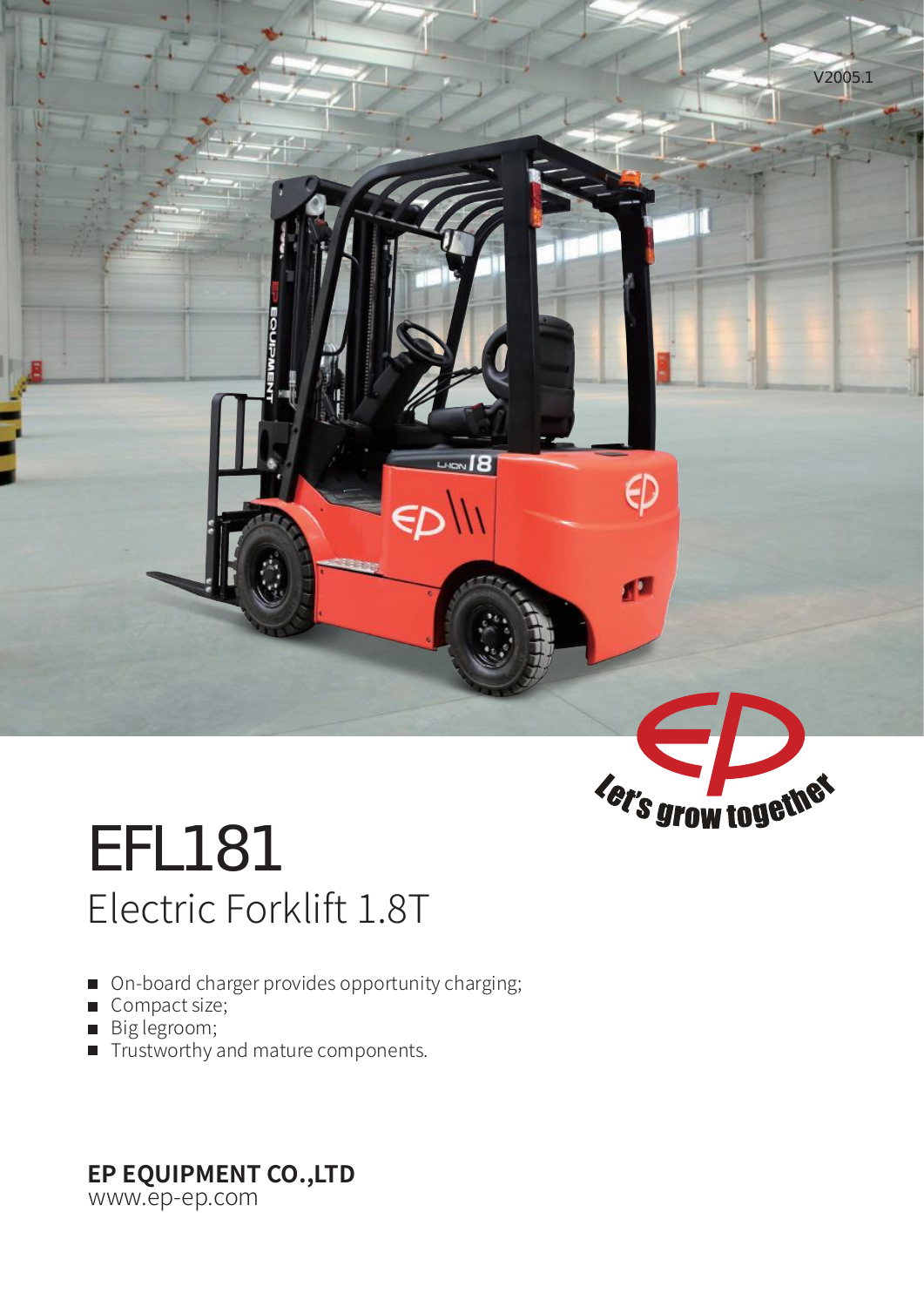### **On-board charger provides** opportunity charging

Due to the usage of Li-Ion technology in combination with an onboard charger, the EFL181 is the most versatile truck you can find on the market. Plug it into any standard power outlet and the battery will be opportunity charged. No need for any external charging device. Just Plug&Play.

#### **Compact size**

The EFL181 is a very compact truck, while the legroom has been increased for better ergnomics.

### **Entry-level forklift**

The EFL181 was designed as a universal forklift for the daily operation at few hours per day. The focus lies on the flexible operation, opportunity charging and worry-free technology of the truck at a great price point.

### **Trustworthy and mature** components

EFL181 uses 10-year market tested components, which offers safety and reliability.











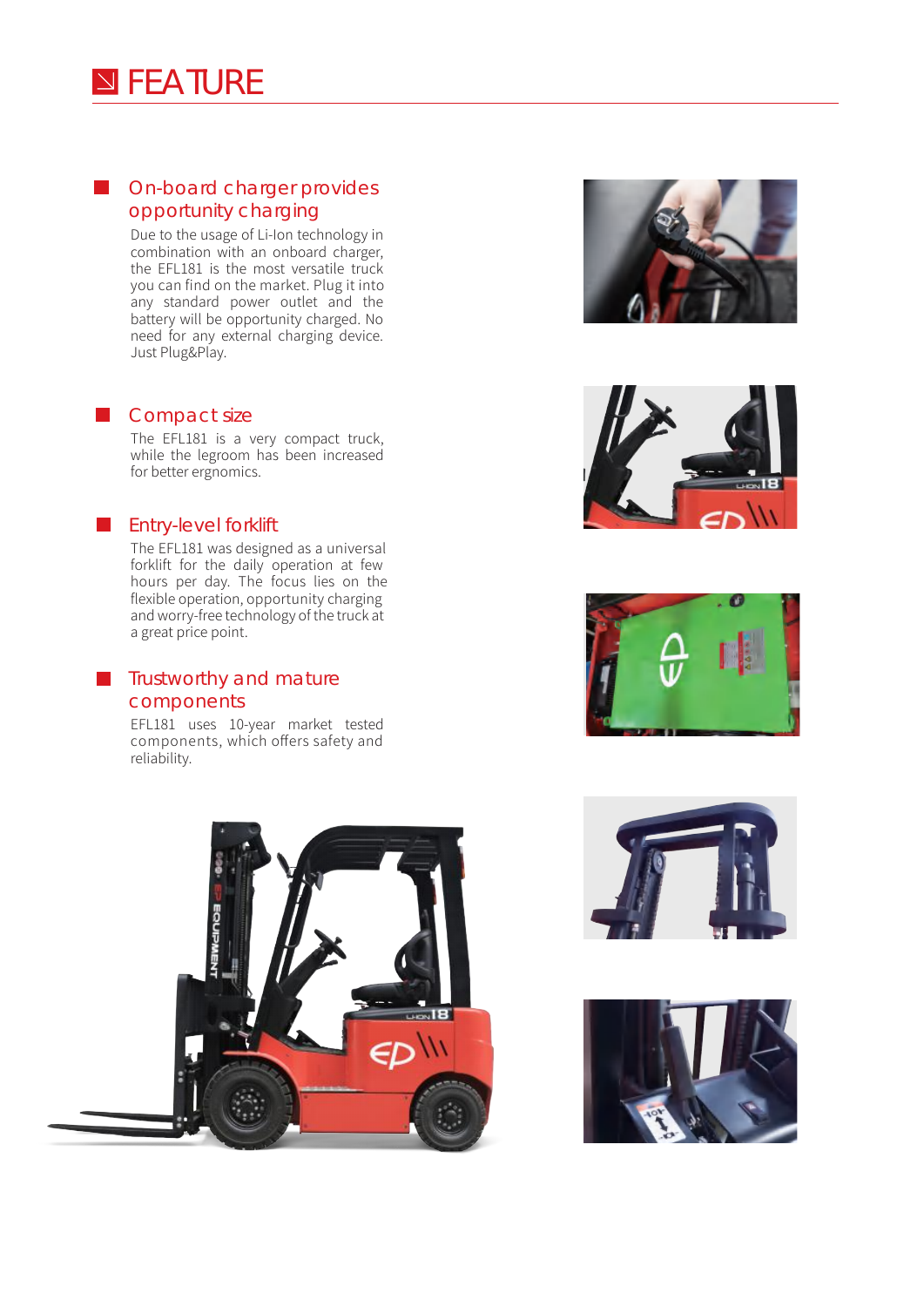### EFL181 Electric Forklift 1.8T

|                            | Distinguishing mark                                    |                        |       |                       |  |  |  |
|----------------------------|--------------------------------------------------------|------------------------|-------|-----------------------|--|--|--|
| 1.1                        | Manufacturer                                           |                        |       | EP                    |  |  |  |
| 1.2                        | Model designation                                      |                        |       | EFL181                |  |  |  |
| 1.3                        | Drive unit                                             |                        |       | Electrics             |  |  |  |
| 1.4                        | Operator type                                          |                        |       | seated                |  |  |  |
| 1.5                        | rated capacity                                         | Q                      | t     | 1.8                   |  |  |  |
| 1.6                        | Load center distance                                   | $\mathsf{C}$           | mm    | 500                   |  |  |  |
| 1.8                        | Load distance, centre of drive axle to fork            | x                      | mm    | 405                   |  |  |  |
| 1.9                        | Wheelbase                                              | y                      | mm    | 1260                  |  |  |  |
| Weight                     |                                                        |                        |       |                       |  |  |  |
| 2.1                        | Service weight (include battery)                       |                        | kg    | 3030                  |  |  |  |
| 2.2                        | Axle loading, laden driving wheels /steering wheels    |                        | kg    | 4395/435              |  |  |  |
| 2.3                        | Axle loading, unladen driving wheels / steering wheels |                        | kg    | 1300/1730             |  |  |  |
| <b>Types, Chassis</b>      |                                                        |                        |       |                       |  |  |  |
| 3.1                        | Tyre type, driving wheels / steering wheels            |                        |       |                       |  |  |  |
|                            |                                                        |                        |       | solid rubber          |  |  |  |
| 3.2                        | Tyre size, driving wheels (diameterxwidth)             |                        | mm    | $6.5 - 10$            |  |  |  |
| 3.3                        | Tyre size, steering wheels (diameterxwidth)            |                        | mm    | $5.00 - 8$            |  |  |  |
| 3.5                        | Wheels, number driving/steering (x=drive wheels)       |                        | mm    | 2x/2                  |  |  |  |
| 3.6                        | Tread, Driving wheels                                  | b <sub>10</sub>        | mm    | 905                   |  |  |  |
| 3.7                        | Tread, Steering wheels                                 | b11                    | mm    | 920                   |  |  |  |
| <b>Dimensions</b>          |                                                        |                        |       |                       |  |  |  |
| 4.1                        | Tilt of mast/fork carriage forward/backward            | $\alpha$ / $\beta$ (°) |       | 6/10                  |  |  |  |
| 4.2                        | Height, mast lowered                                   | h1                     | mm    | 2000                  |  |  |  |
| 4.3                        | Free lift (load backrest)                              | h <sub>2</sub>         | mm    | 130                   |  |  |  |
| 4.4                        | Lift height                                            | h <sub>3</sub>         | mm    | 3000                  |  |  |  |
| 4.5                        | Height, mast extended                                  | h4                     | mm    | 4028                  |  |  |  |
| 4.7                        | Height of overhead guard (cabin)                       | h <sub>6</sub>         | mm    | 2080                  |  |  |  |
| 4.8                        | Seat height                                            | h7                     | mm    | 1060                  |  |  |  |
| 4.12                       | Tow center of pin height                               | h10                    | mm    | 370                   |  |  |  |
| 4.19                       | Overall length                                         | 11                     | mm    | 2935                  |  |  |  |
| 4.20                       | Length to face of forks                                | 2                      | mm    | 2015                  |  |  |  |
| 4.21                       | Overall width                                          | b1/b2                  | mm    | 1080                  |  |  |  |
| 4.22                       | Fork dimensions                                        | s/el                   | mm    | 40×100×920            |  |  |  |
| 4.23                       | Fork carriage class/type A, B                          |                        |       | 2A                    |  |  |  |
| 4.24                       | Fork carriage width                                    | b <sub>3</sub>         | mm    | 1040                  |  |  |  |
| 4.31                       |                                                        |                        |       | 115                   |  |  |  |
|                            | Ground clearance, laden, below mast                    | m1<br>m2               | mm    |                       |  |  |  |
| 4.32                       | The minimum ground clearance of frame                  |                        | mm    | 120                   |  |  |  |
| 4.34.1                     | Aisle width for pallets $1000 \times 1200$ crossways   | Ast                    | mm    | 3525                  |  |  |  |
| 4.34.2                     | Aisle width for pallets $800 \times 1200$ lengthways   | Ast                    | mm    | 3725                  |  |  |  |
| 4.35                       | Turning radius                                         | Wa                     | mm    | 1920                  |  |  |  |
|                            | Performance data                                       |                        |       |                       |  |  |  |
| 5.1                        | Travel speed, laden/ unladen                           |                        | km/h  | 8.5/9                 |  |  |  |
| 5.2                        | Lifting speed, laden/ unladen                          |                        | m/s   | 0.25/0.3              |  |  |  |
| 5.3                        | Lowering speed, laden/ unladen                         |                        | m/s   | 0.43/0.45             |  |  |  |
| 5.5                        | Drawbar pull, laden/unladen                            |                        | N     |                       |  |  |  |
| 5.6                        | Max. drawbar pull, laden/unladen (time)                |                        | Ν     | 10000                 |  |  |  |
| 5.7                        | Gradeability, laden/unladen                            |                        | $\%$  |                       |  |  |  |
| 5.8                        | Max. gradeability, laden/unladen                       |                        | $\%$  | 10.5/15               |  |  |  |
| 5.9                        | Service brake type                                     |                        |       | Hydraulic+ Mechanical |  |  |  |
| 5.10                       | park brake type                                        |                        |       | Mechanical            |  |  |  |
| Electric-engine            |                                                        |                        |       |                       |  |  |  |
| 6.1                        | Drive motor rating S2 60 min                           |                        | kW    | 6                     |  |  |  |
| 6.2                        | Lift motor rating at S3 15%                            |                        | kW    | 7.5                   |  |  |  |
| 6.3                        | The maximum allowed size battery                       |                        | mm    | 750X530X210           |  |  |  |
| 6.4                        | Battery voltage/nominal capacity K5                    |                        | V/Ah  | 48V150AH              |  |  |  |
| 6.5                        | Battery weight                                         |                        | kg    | 115                   |  |  |  |
|                            |                                                        |                        |       |                       |  |  |  |
| <b>Addition data</b><br>AC |                                                        |                        |       |                       |  |  |  |
| 8.1                        | Type of drive unit                                     |                        |       |                       |  |  |  |
| 10.5                       | Steering type                                          |                        |       |                       |  |  |  |
| 10.7                       | Sound pressure level at the driver's ear               |                        | dB(A) | 75                    |  |  |  |

If there are improvements of technical parameters or configurations, no further notice will be given. The diagram shown may contain non-standard configurations.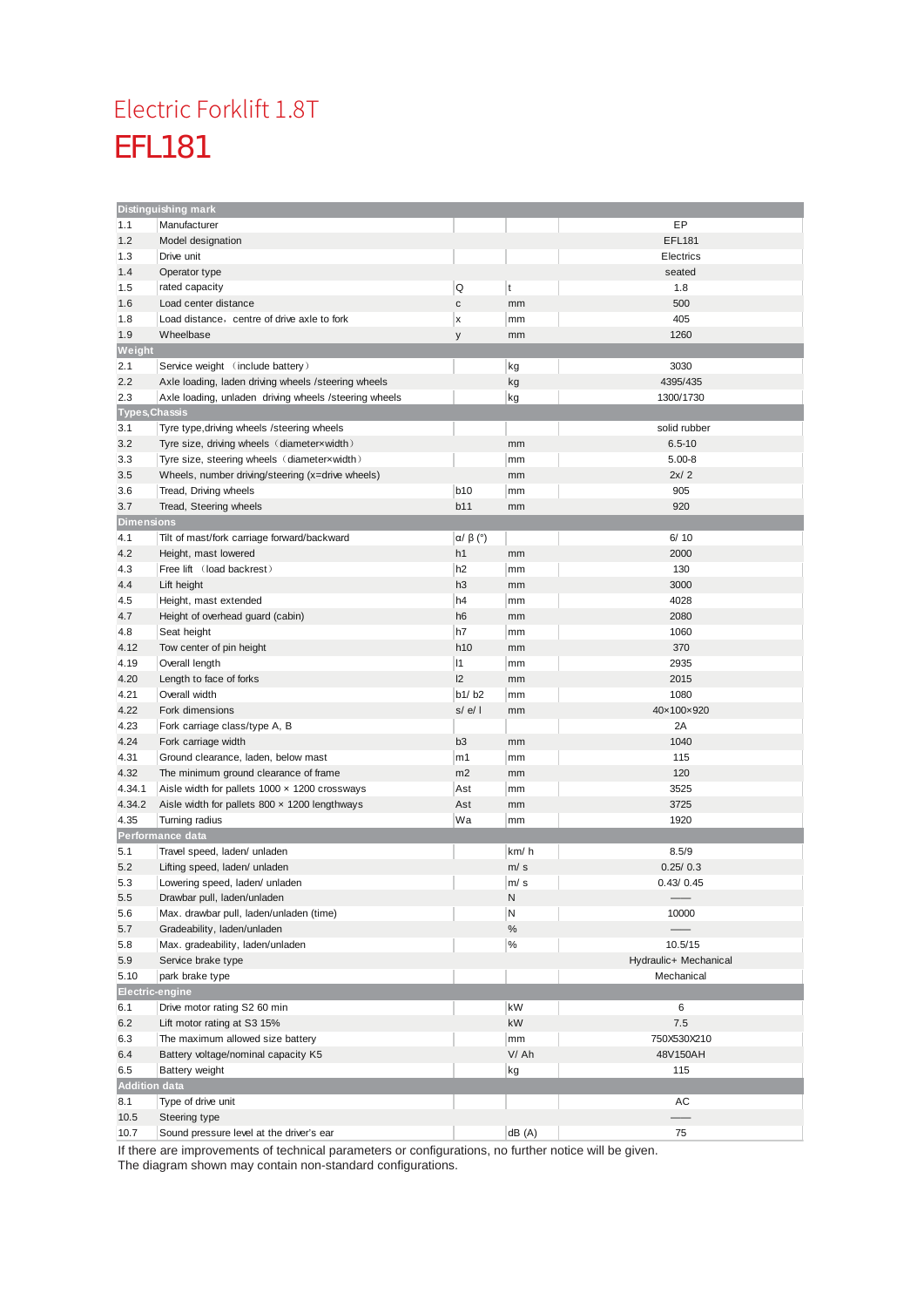



# Mast option:

|                                                   | Model | Max.fork<br>height<br>h <sub>3</sub> | Overall height            |          | Free lift   |                     |          | Tilt range          |       | Capacity |                         |
|---------------------------------------------------|-------|--------------------------------------|---------------------------|----------|-------------|---------------------|----------|---------------------|-------|----------|-------------------------|
| Tpye                                              |       |                                      | Lowered<br>h <sub>1</sub> |          | Extended    |                     | With     | Front<br>Overhang ! |       |          | Load capacity at 500 mm |
|                                                   |       |                                      |                           | Without  | With        | Without<br>backrest | backrest | X                   | FWD α | BWDB     | Single tire             |
|                                                   |       |                                      |                           | backrest | backrest h4 |                     | h2       |                     |       |          | 1.8t                    |
|                                                   |       | mm                                   | mm                        | mm       | mm          | mm                  | mm       | mm                  | Deg   | Deg      | kg                      |
| mast<br>view<br>Wide                              | 2W200 | 2000                                 | 1495                      | 2485     | 3028        | 130                 | 130      | 405                 | 6     | 10       | 1800                    |
|                                                   | 2W250 | 2500                                 | 1745                      | 2985     | 3528        | 130                 | 130      | 405                 | 6     | 10       | 1800                    |
|                                                   | 2W270 | 2700                                 | 1845                      | 3185     | 3728        | 130                 | 130      | 405                 | 6     | 10       | 1800                    |
|                                                   | 2W300 | 3000                                 | 1995                      | 3485     | 4028        | 130                 | 130      | 405                 | 6     | 10       | 1800                    |
|                                                   | 2W330 | 3300                                 | 2145                      | 3785     | 4328        | 130                 | 130      | 405                 | 6     | 10       | 1650                    |
| 2-stage<br>view<br>mast<br>wide<br>tull $2 -$     | 2F250 | 2500                                 | 1778                      | 2985     | 3528        | 1293                | 750      | 405                 | 6     | 10       | 1800                    |
|                                                   | 2F270 | 2700                                 | 1878                      | 3185     | 3728        | 1393                | 850      | 405                 | 6     | 10       | 1800                    |
|                                                   | 2F300 | 3000                                 | 2028                      | 3485     | 4028        | 1543                | 1000     | 405                 | 6     | 10       | 1800                    |
|                                                   | 2F330 | 3300                                 | 2178                      | 3785     | 4328        | 1693                | 1150     | 405                 | 6     | 10       | 1630                    |
| view<br>stage<br>mast<br>ო<br>$\bar{\Xi}$<br>wide | 3F435 | 4350                                 | 2000                      | 4844     | 5378        | 1506                | 972      | 418                 | 3     | 5        | 1100                    |
|                                                   | 3F450 | 4500                                 | 2050                      | 4994     | 5528        | 1556                | 1022     | 418                 | 3     | 5        | 1050                    |
|                                                   | 3F480 | 4800                                 | 2150                      | 5294     | 5828        | 1656                | 1122     | 418                 | 3     | 5        | 850                     |